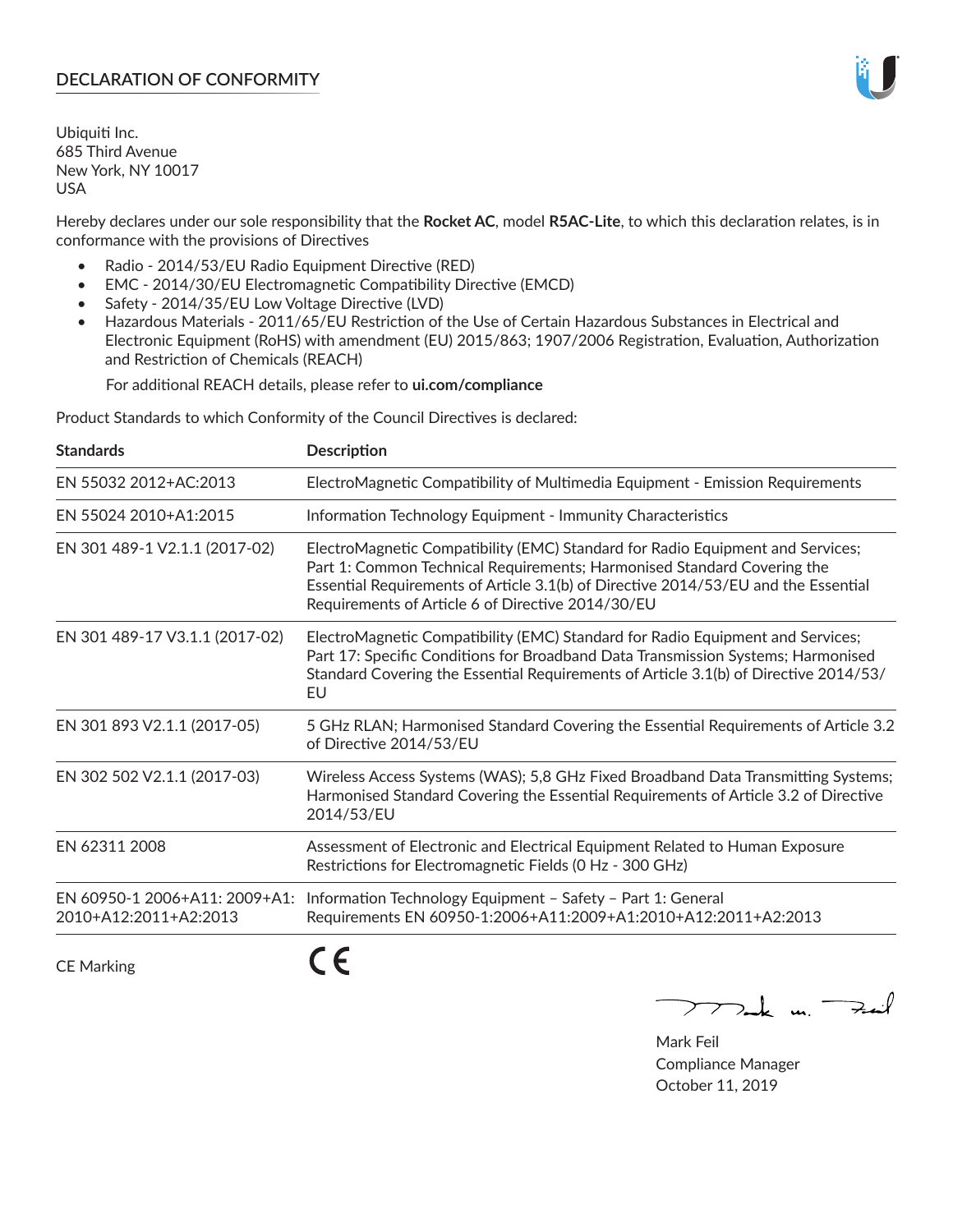# **DECLARATION OF CONFORMITY**



# **български** [Bulgarian]

С настоящото Ubiquiti декларира, че това устройство R5AC-Lite е в съответствие със съществените изисквания и други приложими разпоредби на Директиви 2014/53/EC, 2014/30/ЕС, 2014/35/ЕС.

## **Hrvatski** [Croatian]

Ubiquiti ovim putem izjavljuje da je ovaj uređaj R5AC-Lite sukladan osnovnim zahtjevima i ostalim bitnim odredbama Direktiva 2014/53/EU, 2014/30/EU, 2014/35/EU.

# **Čeština** [Czech]

Ubiquiti tímto prohlašuje, že toto R5AC-Lite zařízení, je ve shodě se základními požadavky a dalšími příslušnými ustanoveními směrnic 2014/53/EU, 2014/30/EU, 2014/35/EU.

# **Dansk** [Danish]

Hermed, Ubiquiti, erklærer at denne R5AC-Lite enhed, er i overensstemmelse med de væsentlige krav og øvrige relevante krav i direktiver 2014/53/EU, 2014/30/EU, 2014/35/EU.

# **Nederlands** [Dutch]

Hierbij verklaart Ubiquiti, dat deze R5AC-Lite apparaat, in overeenstemming is met de essentiële eisen en de andere relevante bepalingen van richtlijnen 2014/53/EU, 2014/30/EU, 2014/35/EU.

## **English**

Hereby, Ubiquiti, declares that this R5AC-Lite device, is in compliance with the essential requirements and other relevant provisions of Directives 2014/53/EU, 2014/30/EU, 2014/35/EU.

## **Eesti keel** [Estonian]

Käesolevaga Ubiquiti kinnitab, et antud R5AC-Lite seade, on vastavus olulistele nõuetele ja teistele asjakohastele sätetele direktiivide 2014/53/EL, 2014/30/EL, 2014/35/EL.

## **Suomi** [Finnish]

Täten Ubiquiti vakuuttaa, että tämä R5AC-Lite laite, on yhdenmukainen olennaisten vaatimusten ja muiden sitä koskevien direktiivien 2014/53/EU, 2014/30/EU, 2014/35/EU.

## **Français** [French]

Par la présente Ubiquiti déclare que l'appareil R5AC-Lite, est conforme aux exigences essentielles et aux autres dispositions pertinentes des directives 2014/53/UE, 2014/30/UE, 2014/35/UE.

## **Deutsch** [German]

Hiermit erklärt Ubiquiti, dass sich dieses R5AC-Lite Gerät, in Übereinstimmung mit den grundlegenden Anforderungen und den anderen relevanten Vorschriften der Richtlinien 2014/53/EU, 2014/30/EU, 2014/35/EU befindet.

## **Ελληνικά** [Greek]

Δια του παρόντος, Ubiquiti, δηλώνει ότι αυτή η συσκευή R5AC-Lite, είναι σε συμμόρφωση με τις βασικές απαιτήσεις και τις λοιπές σχετικές διατάξεις των οδηγιών 2014/53/EE, 2014/30/EE, 2014/35/EE.

## **Magyar** [Hungarian]

Ezennel Ubiquiti kijelenti, hogy ez a R5AC-Lite készülék megfelel az alapvető követelményeknek és más vonatkozó 2014/53/EU, 2014/30/EU, 2014/35/EU irányelvek rendelkezéseit.

## **Íslenska** [Icelandic]

Hér, Ubiquiti, því yfir að þetta R5AC-Lite tæki er í samræmi við grunnkröfur og önnur viðeigandi ákvæði tilskipana 2014/53/ ESB, 2014/30/ESB, 2014/35/ESB.

## **Italiano** [Italian]

Con la presente, Ubiquiti, dichiara che questo dispositivo R5AC-Lite, è conforme ai requisiti essenziali ed alle altre disposizioni pertinenti delle direttive 2014/53/UE, 2014/30/UE, 2014/35/UE.